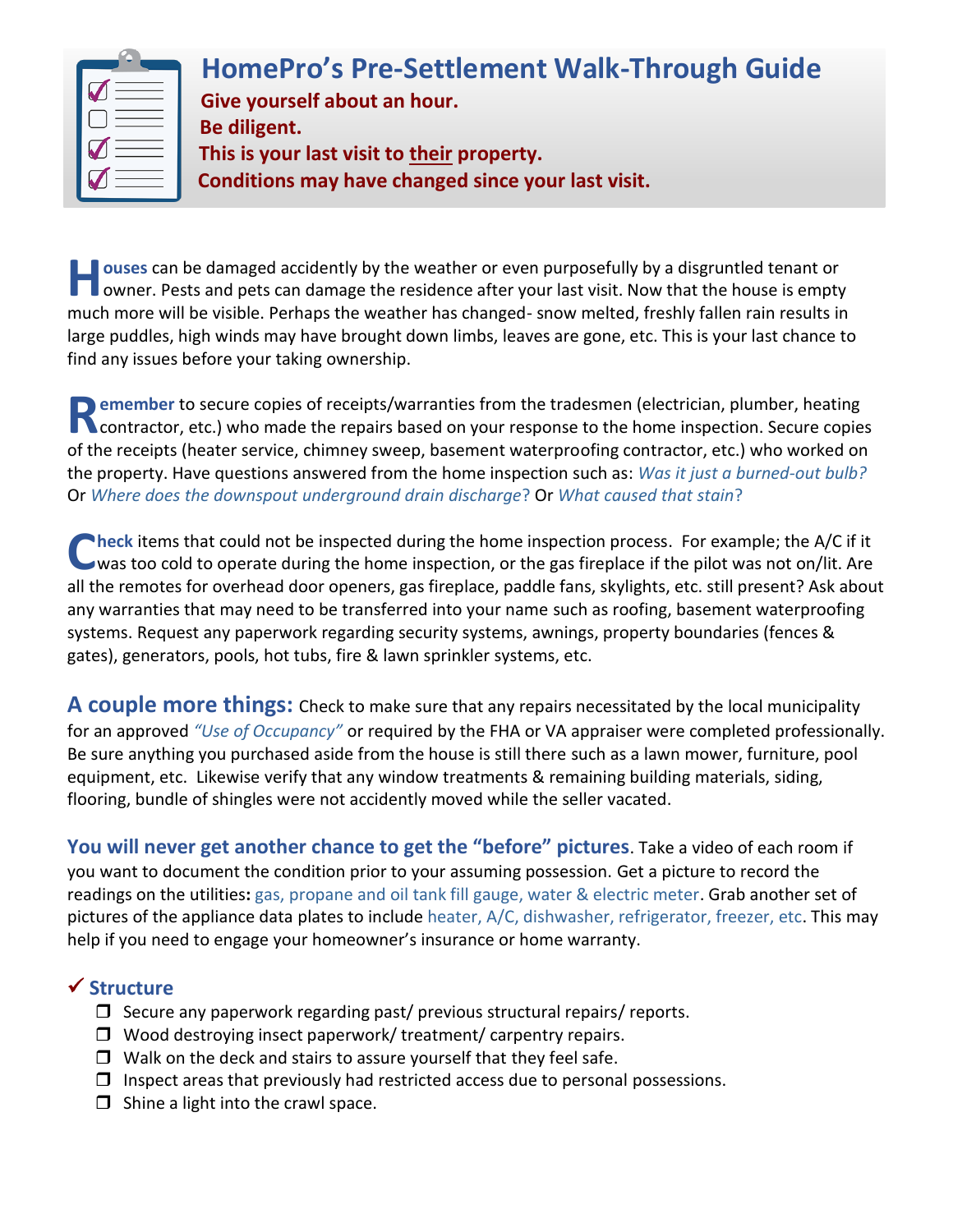# ✓ **Electrical**

- $\Box$  Lights not working at the time of the home inspection.
- $\Box$  Switches that operate something not determined during the home inspection.
- $\Box$  Push the test button on the GFI outlets to verify they still trip as intended.
- $\Box$  Open the panel cover to look for tripped breakers that may correspond with something not working in the house.
- $\Box$  Push the test button on the smoke alarms and carbon monoxide alarm.

#### ✓ **Heating**

- $\Box$  Turn on the furnace/ boiler. Let the house get hot. Feel the heat at the ducts/ touch the warm radiators.
- $\Box$  Look for condensate on the floor around the boiler, furnace or air conditioner.
- $\Box$  Ask where to purchase any special filters.
- $\Box$  Is the propane tank leased or owned?
- $\square$  Does the thermostat need an instruction manual?
- $\Box$  Inspect for leaks around the humidifier.

### ✓ **Air Conditioning**

- $\Box$  Ask the seller/ listing agent to turn on the A/C 24 hours prior to the walk through to determine that the system can adequately cool the house.
- $\Box$  Feel hot/ lukewarm air coming overtop the compressor.
- $\Box$  Watch the compressor spin.

### ✓ **Plumbing**

- $\Box$  Operate all of the sinks, showers, tubs, toilets, hose faucets, etc. and look for new fixture leaks, slow drains, clogged toilets, etc.
- $\Box$  Make sure the water heater is operating and there isn't any water around the bottom of it, indicating a leak.
- $\Box$  For homes with wells, ask who services the water treatment equipment, especially if there is an Ultraviolet light.
- $\Box$  In a vacant house run lots of water to try to detect any frozen pipes.

### ✓ **Basement**

- $\Box$  Any new or recent signs of water penetration: wet carpet, damaged drywall, musty smells, etc.?
- $\Box$  Lift the float on the sump pump to make sure it is still working.
- $\square$  Engage the battery backup too by lifting the float.
- $\Box$  Check to make sure the radon gauge is in the shape of a "J", not a "U" touch the vent pipe to feel it vibrating.
- $\Box$  Run water in the basement bath to verify the sewage ejection pump operates.

### ✓ **Kitchen**

- $\Box$  Check the burners, bake and broil on the stove.
- $\Box$  Start the dishwasher- operate it in the cycle you think you will operate most frequently.
- $\Box$  Run water in the sink and operate the disposal for a minute or two.
- $\Box$  Look under the sink for leaks.
- $\Box$  Flip the switch to get the exhaust fan and light to operate.
- $\Box$  Inspect for any damage to the cabinets, countertop, floor in front of the refrigerator,
- $\Box$  Operate the special appliances- microwave, wine refrigerator, trash compactor, Insta-hot, water purifier, etc.